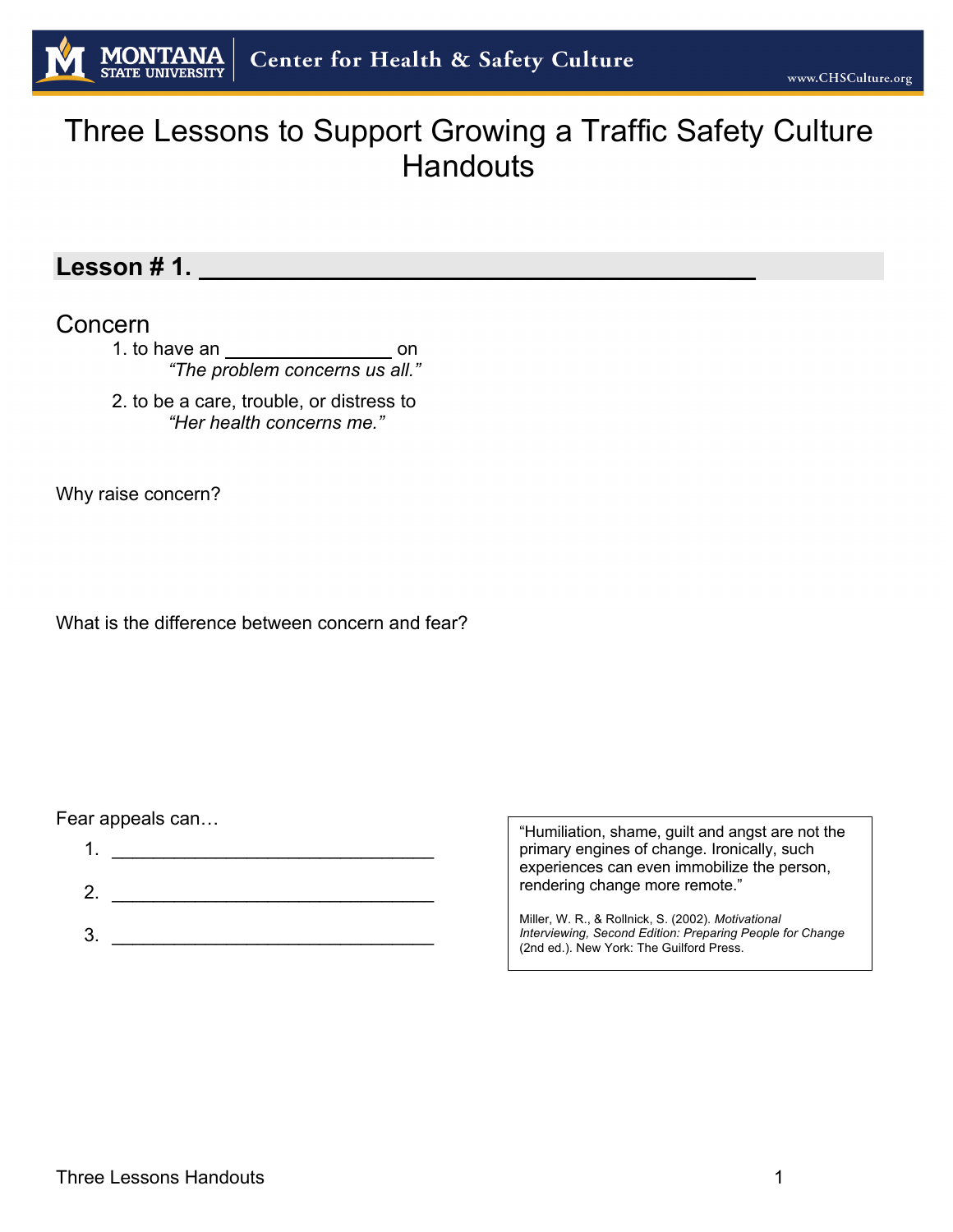

Hope is the "the **perceived capability** to derive **pathways** to desired goals, and **motivate oneself via agency thinking** to use those pathways."

**The will** (the will)

(the way)

Why raise hope?

What does raising hope look like?

Our Core Assumption

The <u>exists</u> and is worth growing.

"If we are going to bring out the human potential at its best, we must first believe in its existence and its presence." *Viktor Frankl*

Dialogue

- Introduce yourselves.
- How do you raise CONCERN and HOPE around your issue?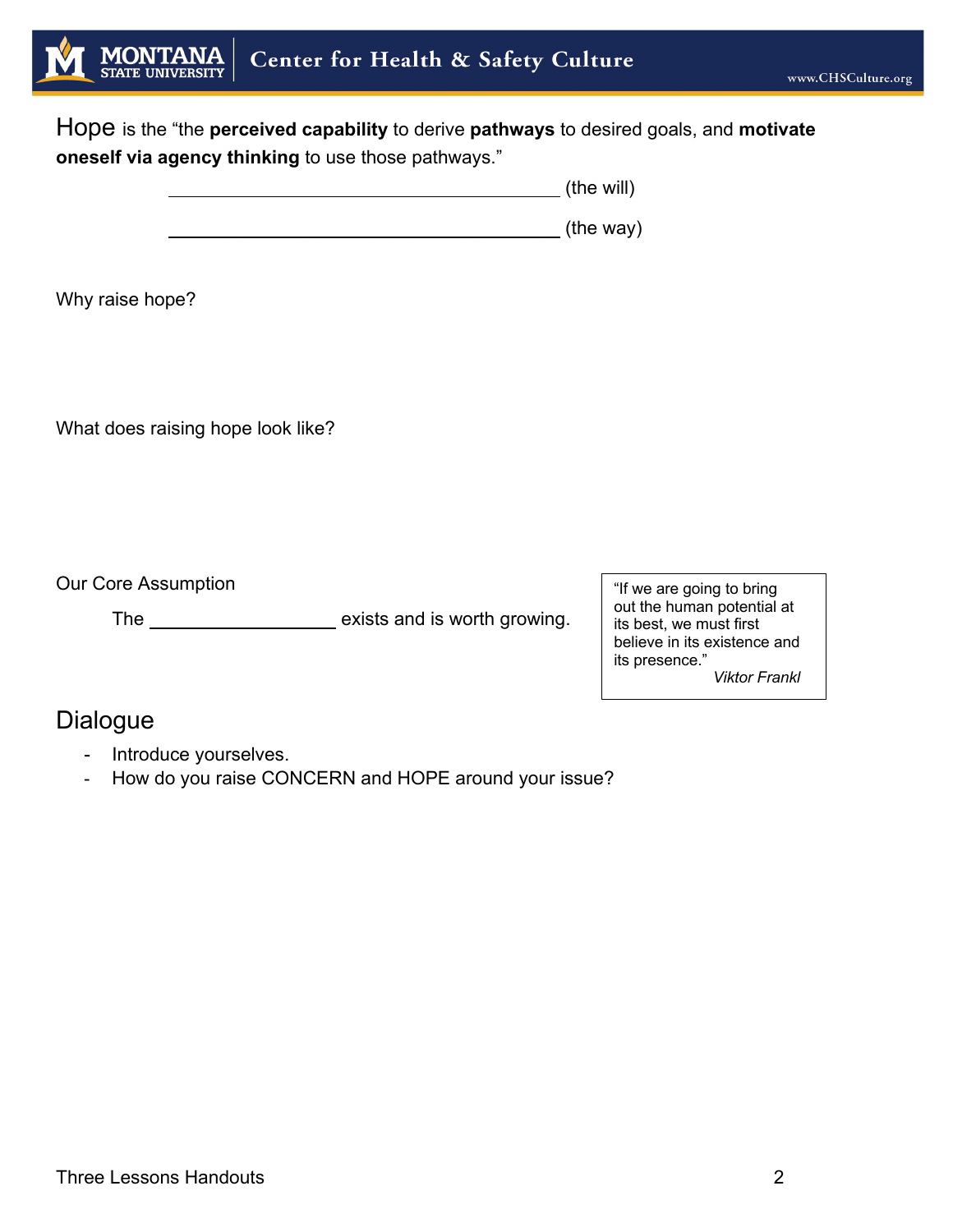

# **Lesson #2.**

is "some process over time that enhances our capacity to do something that we really want to do." - *Peter Senge* 

Why embrace learning?

| <b>Challenges</b>                                                                                                                                                     | <b>Challenges</b>                                                                                                                                                                                      |
|-----------------------------------------------------------------------------------------------------------------------------------------------------------------------|--------------------------------------------------------------------------------------------------------------------------------------------------------------------------------------------------------|
| The problem and solution are                                                                                                                                          | Problem and solution are                                                                                                                                                                               |
| Focus may be on doing it better                                                                                                                                       | Involves many stakeholders                                                                                                                                                                             |
| Involves positional leaders (authority)                                                                                                                               | Requires learning                                                                                                                                                                                      |
| <b>Addressing Technical Challenges</b><br>Define the problem<br>Identify the solution<br>Identify and address barriers<br>Implement the solution<br>Strong management | <b>Addressing Adaptive Challenges</b><br>Identify the challenge and craft key<br>questions<br>Disclose threats<br>Allow new roles to emerge<br>Conflict may be an opportunity<br>Challenge assumptions |

Heifetz, R. A., Linsky, M., & Grashow, A. (2009). The Practice of Adaptive Leadership: Tools and Tactics for Changing Your Organization and the World. Harvard Business Press.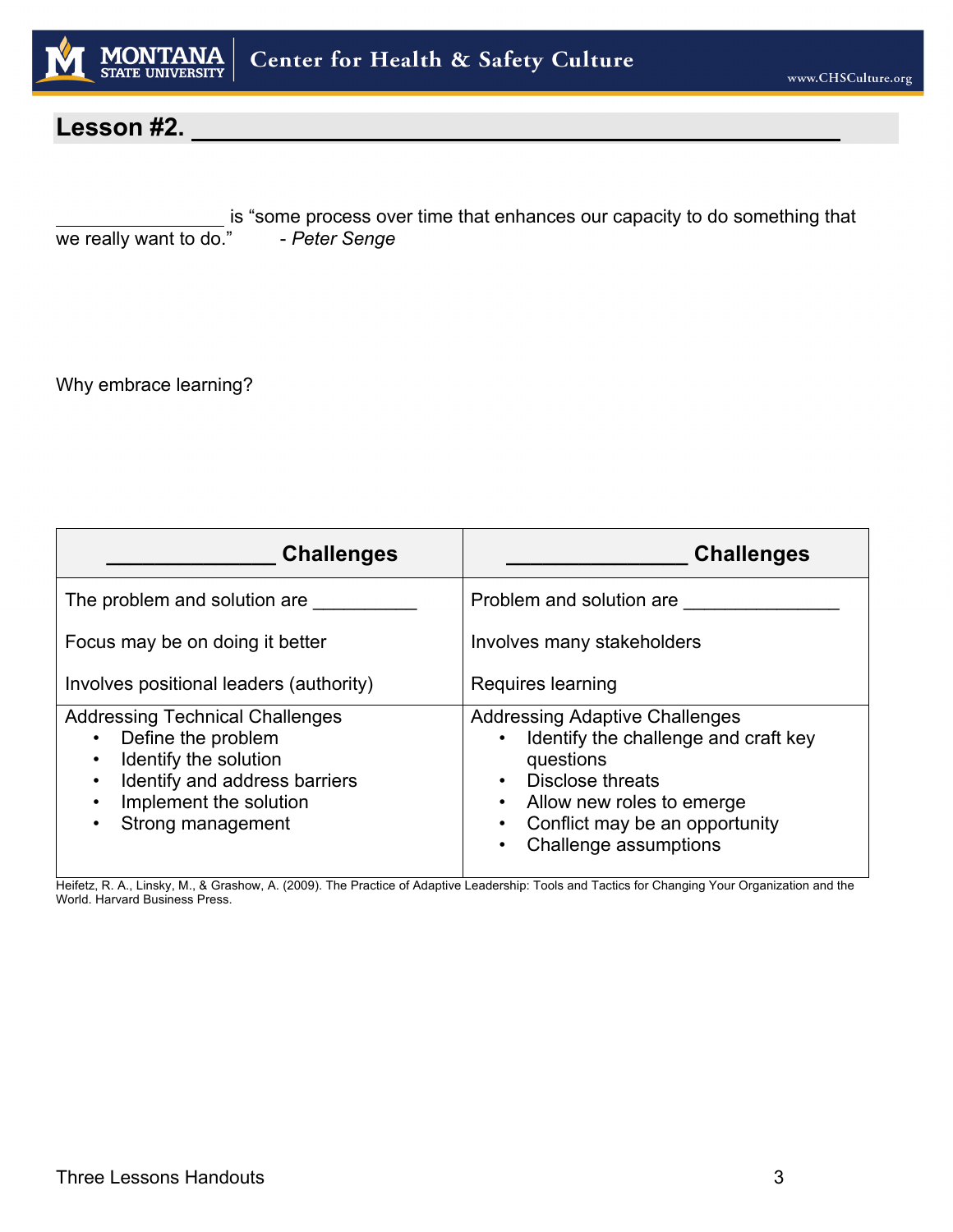# Center for Health & Safety Culture

## Learning Process



### Reflection

- How was the strategy implemented?
	- the way it was designed/planned?
- What worked and what didn't? – How do we know?
- How did traffic safety improve?
- What were the unintended consequences?

#### Quieting Three Voices

- v Voice of
- v Voice of
- ◆ Voice of

Scharmer, C. O. (2009). *Theory U: Leading from the Future as It Emerges*. San Francisco, Calif: Berrett-Koehler Publishers.

#### **Dialogue**

- Introduce yourselves.
- How can we quiet the voices that may inhibit us from engaging in reflection?